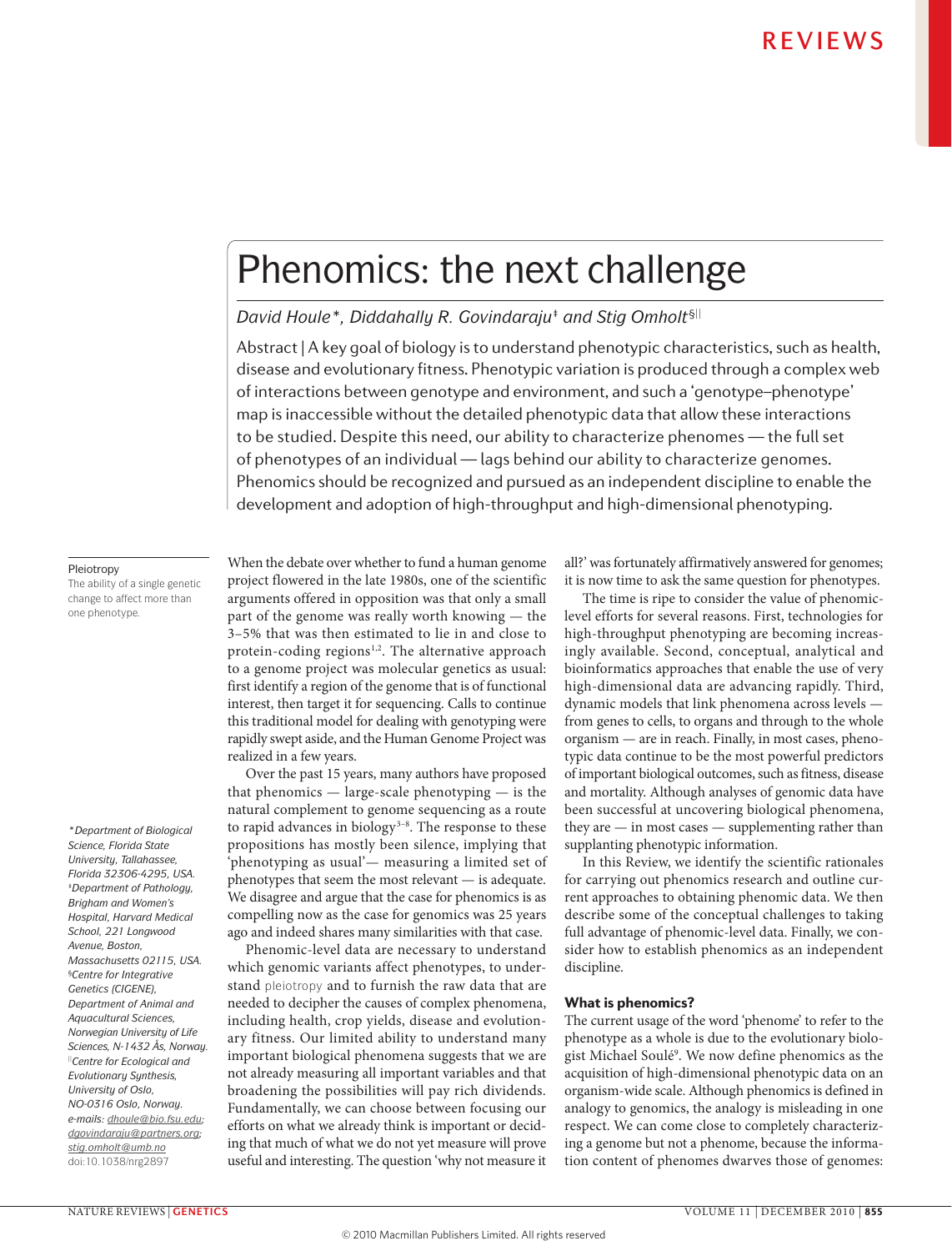#### Box 1 | The genotype−phenotype map

The concept of a genotype−phenotype (G−P) map is a widely used metaphor for the multiple ways in which genotypic information influences the phenotype of an organism. The term dates at least to 1970 when Jim Burns proposed linking population genetic and biochemical variation $116$ , but the importance of the relationship between genotype and phenotype has long been apparent. Two early versions of the G−P map concept are the epigenetic landscape of Conrad Hal Waddington<sup>117</sup> and Richard Lewontin's concept of evolution as taking place in the space of all possible genotypes (G space) and the space of all possible phenotypes ( $P$  space) $118$ .

This relationship is shown in part **a** of the figure, which indicates the mean position of a population in G and P spaces over two generations. There are four key parts to the evolutionary process, shown as numbered arrows: (1) the epigenetic process creates the phenotype using genotypic information; (2) natural selection acts in P space to change the average phenotype of parents away from the average phenotype of all individuals; (3) the identity of successful parents determines which genotypes are preserved; and (4) genetic processes such as mutation and recombination alter position in G space. An alternative concept of the G–P map at the level of the individual is shown in part **b** of the figure. An individual can be conceptualized as occupying a single point in G space, and this position plus the environment (including other individuals, such as parents) combine to create the



**Nature Reviews** | **Genetics** and physiological properties. These internal phenotypes in turn shape external phenotypes such as morphology and internal phenotypic state of the organism throughout its life. These internal phenotypes include cellular, tissue level behaviour. Phenotypes can in turn shape the environment that an individual occupies, creating complex feedback relationships between genes, environments and phenotypes. The importance of the environment suggests that we should explicitly broaden the G–P map to the genotype–environment–phenotype (G–E–P) map.

phenotypes vary from cell to cell and from moment to moment and therefore can never be completely characterized. Phenomics will always involve prioritizing what to measure and a balance between exploratory and explanatory goals.

To interpret high-dimensional phenomic data, especially when they span multiple levels of organization, we also need a phenomic conceptual framework. luckily, this framework can build on well-established intellectual traditions for analysis of phenotypic data, including quantitative genetics, evolutionary biology, epidemiology and physiology. These fields provide tools to account for multiple sources of variation<sup>10,11</sup> and to untangle causes from correlations $12-14$ .

#### Why phenomics?

*Studying the genotype–phenotype map.* Phenomics is most frequently justified as enabling us to trace causal links between genotypes and environmental factors and phenotypes (the G–P map; BOX 1). Studies of both the genomes and the phenomes of individuals in segregating populations can be carried out in an approach known as Mendelian randomization<sup>15-17</sup> (BOX 2). Indeed, phenomic projects that combine genomic data with data on quantitative variation in phenotypes have recently been initiated in many species (TABLE 1), with the aim of understanding the G-P map<sup>6</sup>.

Phenomic data are essential for accessing the pleiotropic effects of genetic variation in the G–P map. The explicit and systematic study of the pattern of pleiotropy is just beginning<sup>18-20</sup>. Pleiotropy often surprises us. For example, the *foraging* gene was initially discovered because of its influence on larval behaviour in *Drosophila melanogaster*<sup>21</sup>, but it has now been shown to integrate a wide range of phenotypes in response to variation in food availability and is a possible analogue of metabolic syndrome in humans<sup>22</sup>. In humans, such information about pleiotropy can predict the side effects of medical interventions.

*Identifying the genetic basis of complex traits.* An implicit premise of genomics is that inheritance is best studied by accumulating a list of all the genetic variants that influence a phenotype, rather than studying the phenotype in detail. The results of the recent flood of genome-wide association (GWA) studies suggest that for many traits this reasoning is backwards. The details of genetic causation are turning out to be so complex that they validate the continued use of phenotype-centred approaches to study inheritance.

#### Metabolic syndrome

The tendency for obesity, diabetes, increased blood pressure, triglycerides and cholesterol to co-occur.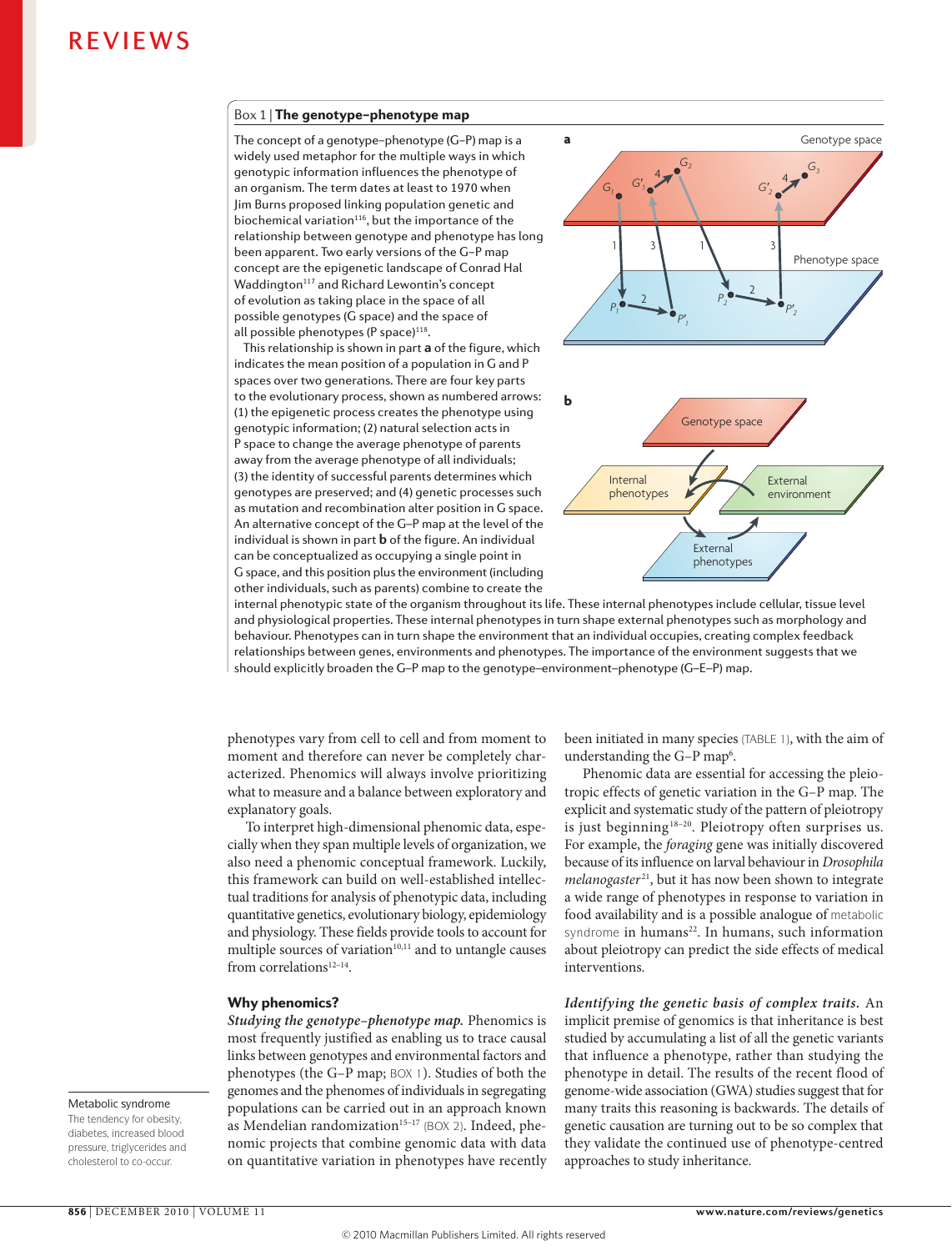#### Box 2 | Mendelian randomization

Mendelian randomization refers to the natural genetic experiments that are set up by genetic segregation within families and variation in environmental exposures among individuals during their lives<sup>119</sup>. The result is that a variety of genotypes are found in any given environment (such as a family or a geographical area) and each genotype is exposed to a wide range of environmental conditions. In many cases, the proximal effects of genotype on a potential causal factor are known. The genotype is essentially a treatment effect that allows causal hypotheses to be tested, even when the hypothesis is a purely phenotypic one. For example, it is well established that various lipid-related phenotypes in humans, such as the concentrations of high-density lipoprotein cholesterol (HDL-C), low-density lipoprotein cholesterol (LDL-C) and triglycerides, are associated with risk of coronary heart disease (CHD)<sup>120</sup>. It is important to establish which of these factors have a causal effect on CHD so that therapies can be targeted at the causal phenotype. In a multivariate observational study, the effect of triglycerides on CHD disappeared when both HDL-C and LDL-C were included as predictors<sup>121</sup>. Does this mean that the level of cholesterol is an important cause of CHD and triglycerides are not or that the effect of triglycerides is through cholesterol? Available drug interventions cannot answer this question, as they also affect all of the major lipid phenotypes<sup>120</sup>, but Mendelian randomization has been informative. In the case of lipid metabolism, a regulatory variant at the apolipoprotein A5 (*APOA5*) locus has a large, well-replicated effect on triglyceride levels<sup>122,123</sup>. A Mendelian randomization meta-analysis using this *APOA5* polymorphism suggests a direct role for triglyceride concentration in causing CHD. Each copy of the minor *APOA5* allele raised mean triglyceride concentration by 16% and lowered HDL-C concentration by 3.5%. There was no significant effect on LDL-C. Analysis of case–control studies showed a highly significant 18% increase in CHD (odds ratio of 1.18) for every minor allele carried, strengthening the case for an effect of triglycerides on CHD that is not mediated by LDL-C or HDL-C. This exemplary study shares several features of genome-driven research that argue for additional phenomic research. First, there is no detailed model that explains the causal effect of the APOA5 protein on triglyceride levels. Second, the fact that triglycerides are changed by the largest amount does not necessarily indicate that this protein is causal — perhaps the 3.5% change in HDL-C is actually of more importance. Third, the fact that some phenotypic differences have been detected does not indicate that differences in unstudied phenotypes were not also caused by the polymorphism, and these may themselves have important effects. Clearly, phenomic studies that control for more genetic effects and include a wider range of phenotypes will enable better causal inferences.

#### Observational study

A study in which conclusions are drawn from differences between subjects that are not under the control of the investigator.

#### Odds ratio

The ratio of the probability that an event will occur in one group to the probability that it will occur in another, for example, diseased versus healthy groups. It is a measure of effect size for binary variables.

#### Heritability

The proportion of the observed phenotypic variation that is attributable to genetic variation.

GWA studies have revealed well-supported associations, but these generally explain only a small proportion of the phenotypic variance. A striking example is human height, for which 180 stringently validated loci collectively explain only about 10% of the genetic variation<sup>23</sup>. Similar results have been obtained for other complex human traits, including Crohn's disease, breast, prostate and colorectal cancers, lupus erythematosus, type 1 and type 2 diabetes, lipid metabolism and heart attacks<sup>24-26</sup>. The most important explanation for this 'missing heritability' (REF. 27) is likely to be that the populationwide effects of most variants are tiny because the variants are rare or their effect sizes are small<sup>28</sup>. Thousands of polymorphisms are therefore implicated to explain the observed genetic variation<sup>29</sup>. Quantitative genetic models have long assumed that the number of variants is effectively infinite as a convenient approximation<sup>30,31</sup>, and GWA study results suggest that this assumption is closer to reality than most researchers believed possible. Quantitative genetic summaries of inheritance<sup>32</sup> remain more informative than lists of thousands of genomic regions with inferred effects.

Prospective studies show that traditional risk factors for human disease, such as family history, blood chemistry or weight, are more effective predictors for many diseases than SNP associations<sup>33-38</sup>. Models including both traditional risk factors and genetic data for predictions are, at best, only marginally better at predicting disease than models based on traditional risks alone (BOX 3). Additional phenotypic information may be more informative than lengthening the list of genetic associations.

*Causal explanations at the phenotypic level.* The simplest justification for phenomics is that the characteristics of organisms of greatest interest to most biologists are phenotypes rather than genotypes. Such crucial phenotypes include morbidity, mortality and reproduction of humans; yield, efficiency and resistance of plants and animals under domestication; resistance of pests to our attempts to control them; and the ability of species to adapt to human-induced changes. We need to explain why phenotypes vary in a population or between species. This cannot be done without directly studying phenotypes.

Rapid progress on any biological problem rests on the hope that there is at least one viewpoint to each problem that makes causation relatively simple. To express this concept, buchanan *et al.*39 used the metaphor of the G–P map as an hourglass (FIG. 1), in which the narrow waist of the hourglass represents a factor that can explain phenomena that seem complex at other levels. Sometimes a genetic cause is the simplest (for example, cystic fibrosis and macular degeneration), but other traits can be best explained at the phenotypic level (for example, the effect of obesity on diabetes risk) or at the environmental level (for example, the effect of asbestos on cancer risk). Access to phenomic and environmental data would enable simple explanations to be tested at these other levels of causation. It is also possible that the causation of some phenomena is inherently complex, in which case there is no hourglass shape to the causal map (FIG. 1d).

How can measuring vast numbers of variables help to uncover simple causal explanations? We do not know what the explanations are until we find them, and only by first expanding the universe of possible predictors can we hope to uncover these explanations. For example, Robson and Gwynne<sup>40</sup> studied male mate preference in crickets in relation to nine morphological traits. They predicted that females with large body size, legs, mandibles and spines would have the highest mating success; their results disproved all these predictions and showed that there was strong stabilizing selection for mandible length and directional selection for smaller head width. Only by including more traits in this study could the small number of traits that really matter emerge. Fitness is the phenotype crucial to understanding evolution, as variation in fitness is the cause of natural selection. Two components determine the fitness of a genetic variant. First, the pleiotropic effects of a variant on the phenotype as a whole are determined by the G–P map. Second, phenotypes interact with the environment to cause variation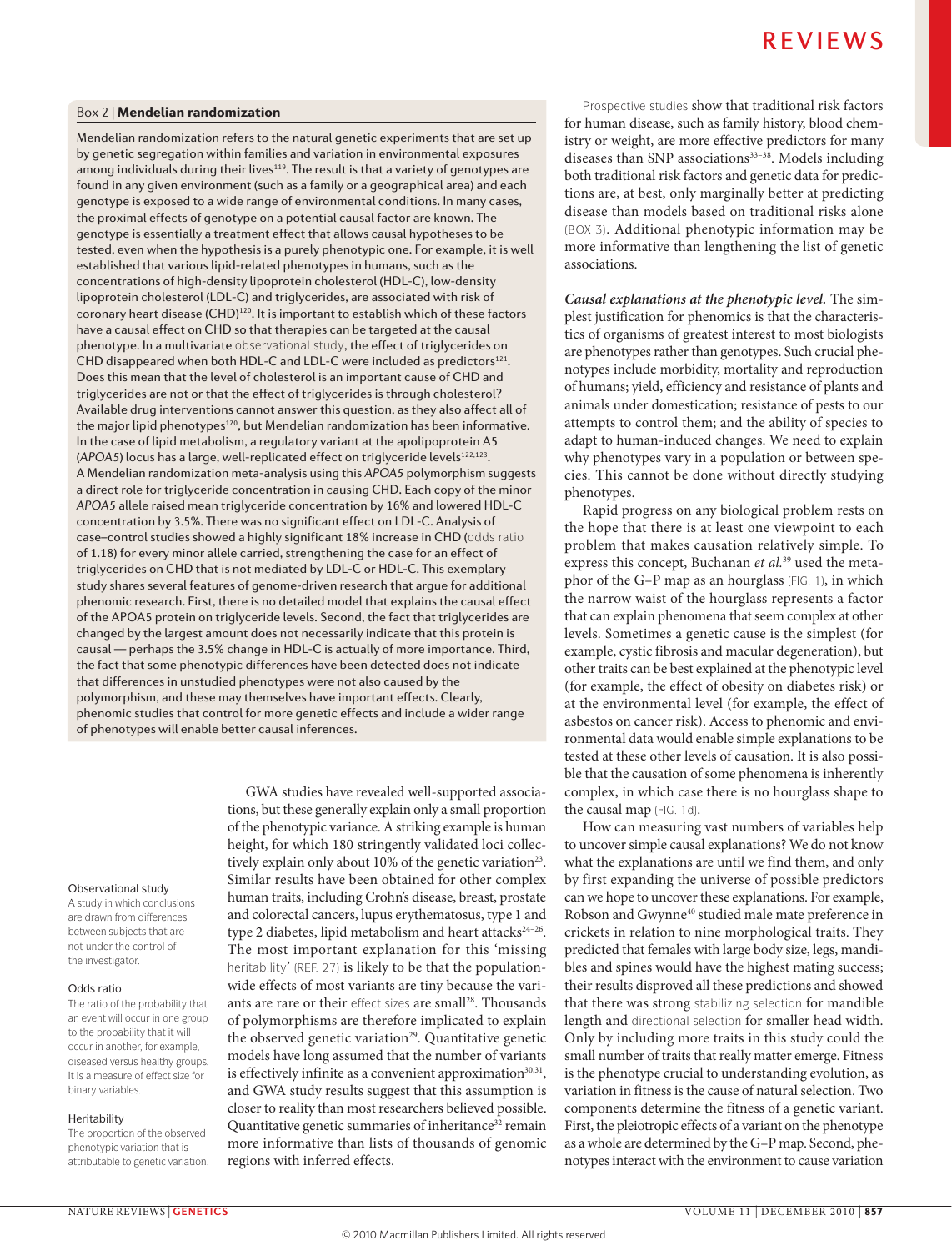| Table 1   Example phenome projects* |                                                                                                                                                                                                                                                                                                                                                               |                                                                                                                                                                                                    |                                                                                                                                                                                                                             |                                                                                                                                                                             |                                                                                                                                                                                                                                    |
|-------------------------------------|---------------------------------------------------------------------------------------------------------------------------------------------------------------------------------------------------------------------------------------------------------------------------------------------------------------------------------------------------------------|----------------------------------------------------------------------------------------------------------------------------------------------------------------------------------------------------|-----------------------------------------------------------------------------------------------------------------------------------------------------------------------------------------------------------------------------|-----------------------------------------------------------------------------------------------------------------------------------------------------------------------------|------------------------------------------------------------------------------------------------------------------------------------------------------------------------------------------------------------------------------------|
| <b>Species</b>                      | <b>Description</b>                                                                                                                                                                                                                                                                                                                                            | <b>Funding</b>                                                                                                                                                                                     | Phenotypes                                                                                                                                                                                                                  | Genotyping                                                                                                                                                                  | <b>URLs</b>                                                                                                                                                                                                                        |
| Plants                              | International Plant<br>Phenomics Network (IPPN).<br>Focus on development<br>and implementation of<br>phenotyping, rather than<br>specific taxa                                                                                                                                                                                                                | Consortium of<br>nationally funded<br>labs, including<br>the Australian<br><b>Plant Phenomics</b><br>Centre and the<br>German Jülich<br>Plant Phenotyping<br>Centre                                | High-throughput,<br>robotic, non-invasive<br>imaging across the<br>life cycle of small,<br>short-lived model<br>and crop plants;<br>metabolomes;<br>quantitative<br>phenotyping                                             |                                                                                                                                                                             | · http://www.plantphenomics.<br>com<br>· http://www.plantphenomics.<br>org.au<br>· http://www.fz-juelich.de/icg/<br>$i$ cg- $3$ /jppc                                                                                              |
| Arabidopsis                         | Collaboration between<br>groups working on A. thaliana,<br>resulting in phenotyping<br>and GWA studies on an<br>overlapping set of 191 inbred<br>lines                                                                                                                                                                                                        | US NSF and NIH<br>funding for initial<br>GWA studies.<br>Phenotyping<br>supported by<br>diverse grants<br>to individual<br>investigators                                                           | 107 mostly<br>quantitative<br>phenotypes included<br>in initial GWA<br>studies <sup>126</sup> , including<br>resistance to<br>pathogens, flowering<br>traits, ionome and<br>life history traits. No<br>intensive phenotypes | 250,000 SNPs<br>genotyped using<br>a chip                                                                                                                                   | · http://walnut.usc.edu/2010/<br><b>GWA</b>                                                                                                                                                                                        |
| Drosophila                          | Drosophila Genome Reference<br>Panel. Informal voluntary<br>phenotyping by over 26<br>researchers. Lines released<br>in 2009                                                                                                                                                                                                                                  | Sequencing<br>funded by the<br>Human Genome<br>Sequencing Center<br>at Baylor College<br>of Medicine. A few<br>investigators are<br>individually funded<br>to phenotype, but<br>no overall funding | Extensive<br>variety, including<br>physiology <sup>127</sup> , disease<br>resistance, gene<br>expression, behaviour<br>and morphology.<br>A few phenotypes are<br>intensively measured.<br>No standardization               | Drosophila<br>Population<br>Genomics<br>Project: 50 lines<br>sequenced.<br>Human Genome<br>Sequencing<br>Center at Baylor<br>College of<br>Medicine: 192<br>lines sequenced | • http://flybase.org/static_<br>pages/news/whitepapers/<br>Drosophila Genetic<br>Reference Panel Whitepaper.<br>pdf<br>· http://www.hgsc.bcm.tmc.edu/<br>project-species-i-Drosophila<br>genRefPanel.hgsc<br>• http://www.dpgp.org |
| Mouse                               | The Mouse Phenome<br>Database (MPD) collects<br>phenotype information for<br>common inbred lines;<br>125 published and 36<br>unpublished phenotyping<br>contributions                                                                                                                                                                                         | Overall funding<br>from NIH but<br>phenotyping<br>efforts are funded<br>separately                                                                                                                 | Extensive variety,<br>no standardization.<br>No intensive<br>phenotyping                                                                                                                                                    | Assembled SNP<br>typing of inbred<br>lines                                                                                                                                  | · http://www.jax.org/phenome                                                                                                                                                                                                       |
|                                     | EuroPhenome captures data<br>from any mouse phenotyping<br>effort, including the European<br>Mouse Disease Clinic<br>(EUMODIC) consortium<br>for phenotypic screening<br>of mutant lines and inbred<br>lines. Favours standardized<br>phenotyping pipelines<br>from the European Mouse<br><b>Phenotyping Resource</b><br>of Standardised Screens<br>(EMPRESS) | European Union                                                                                                                                                                                     | Extensive variety,<br>including physiology,<br>morphology and<br>behaviour. Images<br>and samples are kept<br>for later intensive<br>analysis. Phenotyping<br>is largely binary or<br>ordinal. Sample sizes<br>are variable | European<br><b>Conditional Mouse</b><br>Mutagenesis<br>(EUCOMM)                                                                                                             | · http://www.europhenome.org<br>• http://www.eumodic.org<br>• http://www.empress.har.mrc.<br>ac.uk                                                                                                                                 |
| Rat                                 | National BioResource<br>Project - Rat is phenotyping<br>$\sim$ 150 established strains.<br>Phenotyping done centrally                                                                                                                                                                                                                                         | Japanese Ministry of<br>Education, Culture,<br>Sports, Science and<br>Technology                                                                                                                   | 109 phenotypes,<br>extensive variety,<br>favouring physiology<br>and behaviour.<br>Many qualitative<br>phenotypes.<br>Standardized<br>phenotyping, small<br>sample size                                                     | 357 simple<br>sequence length<br>polymorphisms<br>cover genomes.                                                                                                            | · http://www.anim.med.<br>kyoto-u.ac.jp/nbr                                                                                                                                                                                        |
| Dog                                 | Canine Phenome Project.<br>Phenotyping by volunteer<br>scientists, veterinarians, dog<br>owners, breeders and trainers.<br>Online questionnaires for<br>dog owners on pedigree,<br>phenotype and medical history                                                                                                                                              | NIH, supplemented<br>by contributions.                                                                                                                                                             | Emphasis on<br>heritable diseases<br>relevant to human<br>health, behaviour<br>and breed-specific<br>defects                                                                                                                | SNP typing of<br>various dog<br>breeds. Collection<br>of samples for<br>future sequencing                                                                                   | • http://www.caninephenome.<br>org                                                                                                                                                                                                 |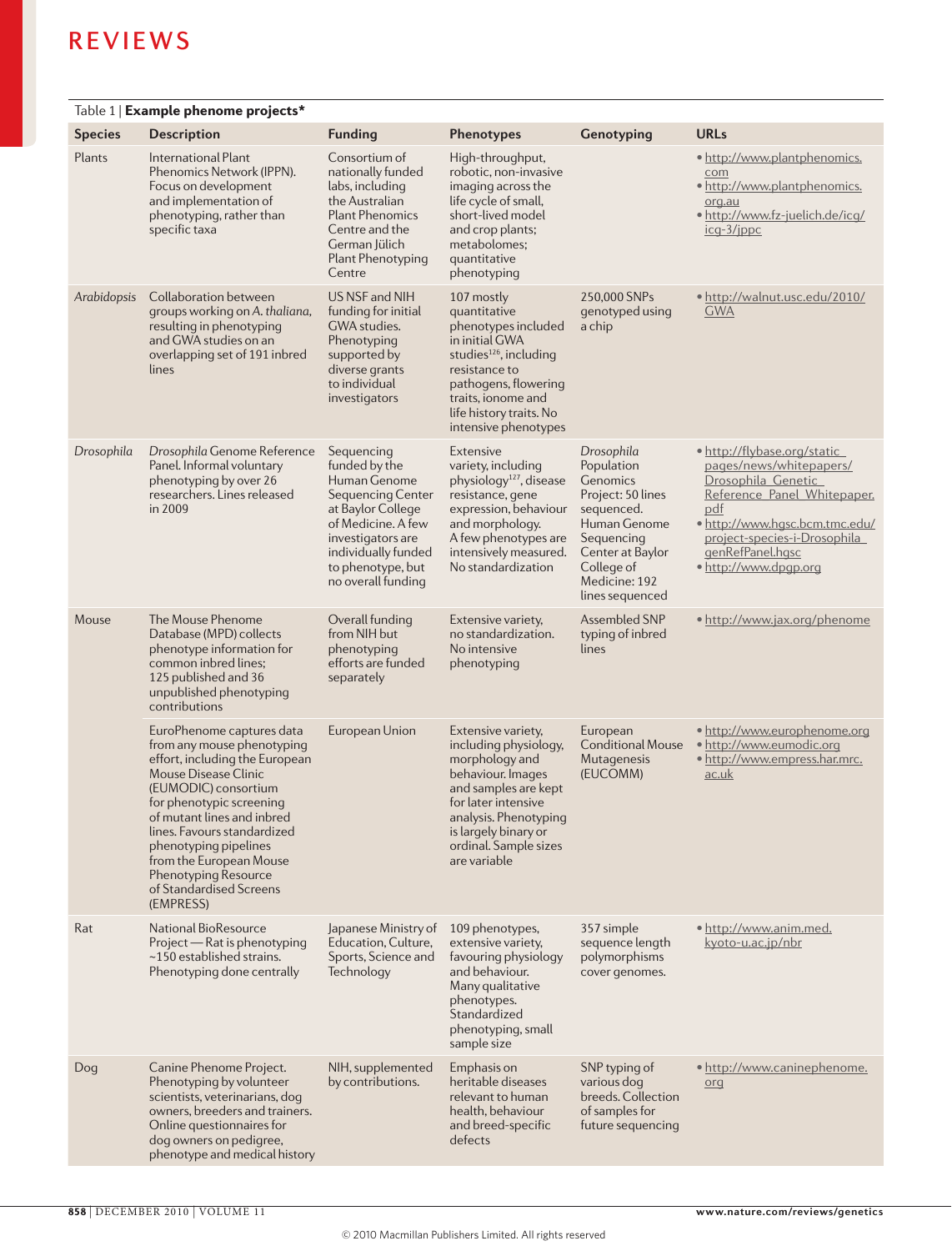| Table 1 (cont.)   <b>Example phenome projects*</b> |                                                                                                                                                                                                                                                 |                                                       |                                                                                                                                                                  |                                                                                |                                         |
|----------------------------------------------------|-------------------------------------------------------------------------------------------------------------------------------------------------------------------------------------------------------------------------------------------------|-------------------------------------------------------|------------------------------------------------------------------------------------------------------------------------------------------------------------------|--------------------------------------------------------------------------------|-----------------------------------------|
| <b>Species</b>                                     | <b>Description</b>                                                                                                                                                                                                                              | <b>Funding</b>                                        | <b>Phenotypes</b>                                                                                                                                                | Genotyping                                                                     | <b>URLs</b>                             |
| Human                                              | Consortium for Neuropsychiatric<br>Phenomics. Large (52 investigator)<br>interdisciplinary effort. Genomic<br>data, brain structure and function and<br>behaviour in case-control study of three<br>major psychiatric syndromes                 | <b>NIH</b>                                            | Brain imaging, behaviour<br>and cognitive phenotypes                                                                                                             | Northern Finland<br><b>Birth Cohorts,</b><br>case-control<br>genotyping        | • http://www.phenomics.<br>ucla.edu     |
|                                                    | UK Biobank. Prospective study of<br>500,000 individuals, now finishing<br>recruitment phase                                                                                                                                                     | MRC.<br>Department<br>of Health,<br>Wellcome<br>Trust | Baseline questionnaire and<br>physical measurements;<br>storage of blood and urine<br>for eventual analysis and<br>integration with the UK<br>NHS health records | Samples taken<br>for later analysis                                            | · http://www.ukbiobank.<br><u>ac.uk</u> |
|                                                    | Personal Genome Project aims to recruit<br>volunteers for genome sequencing<br>and supplements that with phenotype<br>data from biologically knowledgeable<br>volunteers. Participant number is going<br>from 10 to 100, with 100,000 as a goal | Private                                               | Images, cell lines and<br>medical history                                                                                                                        | Primary goal<br>is genome<br>sequencing. One<br>participant fully<br>sequenced | • http://www.<br>personalgenomes.org    |

\*We include projects that emphasize the characterization of the phenotypic effects of existing genetic variation rather than systematic mutagenesis projects. GWA, genome-wide association; MRC, Medical Research Council; NIH, National Institutes of Health; NHS, National Health Service; NSF, National Science Foundation.

#### Effect size

The magnitude of the inferred effect of one variable on another. The effect size of a SNP is the difference in phenotype between genotypes with and without one of the nucleotides.

#### Prospective study

An observational study in which phenotypes are measured at the beginning of the study and the fate of individuals is tracked over subsequent time intervals.

#### Stabilizing selection

A type of natural selection that favours intermediate phenotypes.

#### Directional selection

A type of natural selection in which fitness increases monotonically with increasing or decreasing phenotype.

#### Endophenotype

A phenotype correlated with or possibly causally related to a disease state. In psychiatric research, endophenotype is synonymous with biomarker.

#### Biomarker

A phenotype that is objectively measured and used as an indicator of other biological processes.

#### Function-valued trait

A phenotype that is a continuous function, such as a surface or a time course. It is also known as an infinite dimensional trait.

in fitness. Understanding this second important component is an entirely phenomic problem. The effects of a variant on fitness through all the phenotypes that it influences sum up to determine its fate; these effects need to be comprehensively enumerated to fully characterize the fitness effects of a variant<sup>41</sup>. Causation of other phenotypic states such as disease can be investigated using the same approach used for fitness<sup>42</sup>.

#### Goals and technical challenges

*Towards comprehensive, quantitative measurement.*  We distinguish two ways of being comprehensive: first, one can sample a wide variety of phenotypes, which we term extensive phenotyping; second, we define intensive phenotyping as characterizing a phenotype in great detail. For example, measuring gene expression in one tissue at one developmental stage gives data on an extensive range of genes, whereas repeated sampling of the expression of a single transcript through time would be intensive. Both approaches can be important, so phenomics will be enabled by decreasing the labour and monetary costs of phenotyping and increasing its intensity. Current phenomic efforts (TABLE 1) largely adopt extensive sampling by choosing a wide range of conventional, low-dimensional measurements. Increasing the quantitative information obtained by phenotypic measurements is another important goal for phenomics. Many human phenotype data represent qualitative judgments, for example, those relating to disease states or environmental exposures. Although phenotypes are sometimes truly categorical — such as dead or alive — in most cases, the underlying state is quantitative<sup>43</sup>. The continuous and multivariate nature of most phenotypes suggests that categorical phenotyping discards information (FIG. 2). The desire to obviate the use of qualitative phenotype categories is partly driving the push to find endophenotypes and biomarkers<sup>44</sup>. For many sets of phenotypes, such as the shape of an organism, or the change in a phenotype through time, the phenotype is best thought of as a function-valued trait, rather than as discrete measurements that can be used to capture the shape of the function<sup>45</sup>.

*Data analytical challenges.* Traditional statistics emphasize relationships between modest numbers of predictor variables and single outcome variables. Phenomic data, however, raise the possibility of addressing the 'manyto-many' relationships that are inherent in G–P maps. Techniques to deal with many-to-many data have been developed in other fields (such as econometrics and chemometrics)46 but are less well known in biology.

Phenomics will increase both the number of phenotypes, *p*, that can be measured and the sample size, *N*. Increases in *p* will often outstrip increases in *N,* resulting in 'large *p*, small *N*' (LPSN) data sets. In LPSN situations, many models will be capable of fitting or over-fitting the data, resulting in a poor performance when the model is applied to new data. A popular but inadequate way of coping with lPSn data sets is dimension reduction — that is, decreasing the number of predictor variables before analysis — but in phenomics, we cannot make a biologically informed choice about dimension reduction, as the important features are not known *a priori*. A family of statistical techniques, including ridge and LASSO regression<sup>47</sup>, can fit well-behaved models without dimension reduction in the LPSN case. These methods generally apply a penalty for complex models that is tuned by cross-validation.

Several lines of evidence suggest that the true dimensionality of phenotypic variation is very high and that dimension reduction will discard information, leaving us with an even more daunting prospect than lPSn having to deal with 'high-dimension, small sample size' (HDSN) data. There is direct evidence that the dimensionality of genetic variation underlying morphometric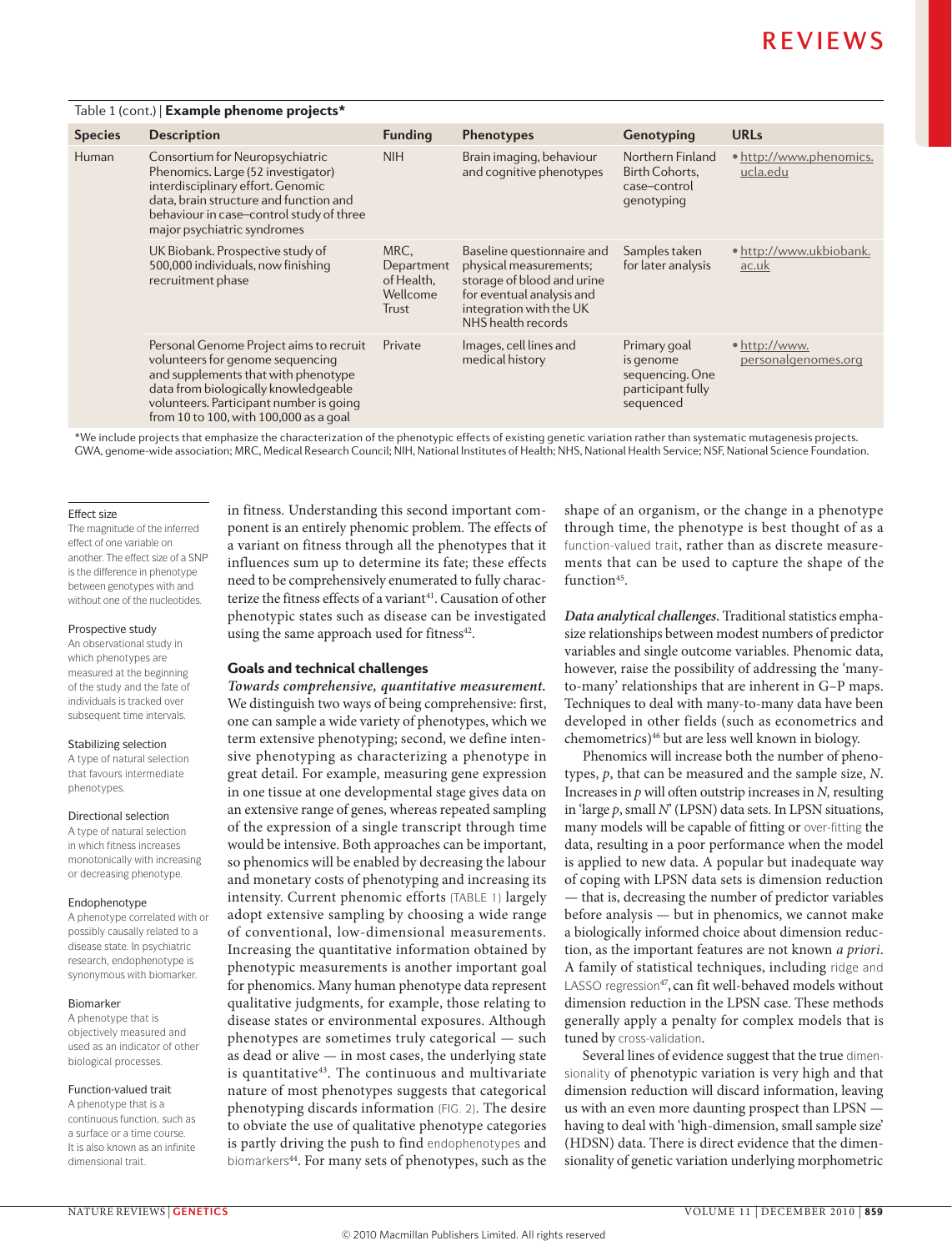#### Box 3 | Determining the added value of replicated genetic associations

#### Over-fitting

The prediction by a statistical model of error instead of the relationship of interest. An over-fitted model has poor predictive power.

#### Ridge and LASSO regression

#### Regression techniques that

choose models that both fit well and minimize the number of predictor variables (LASSO) or their total effects (Ridge).

#### Cross-validation

The process of choosing a statistical model based on its ability to predict data that are not used to fit the model. It is commonly accomplished by splitting one data set into two, with one part used for training and the other for validation.

#### Dimensionality

The number of orthogonal directions in a space defined by multiple phenotypic measurements that have independent variation.

#### Partial least-squares regression

A statistical technique that identifies the combinations of variables in one set that best predict the variables in another set.

#### Random forest

An algorithm that classifies observations into categories using a family of hierarchical rules randomly chosen from a large family of such rules.

#### Support vector machine

A set of machine-learning algorithms for finding the polynomial functions of predictors that best separate a data set into two categories.

A useful measure of the predictive value of a model for a binary outcome, such as diseased versus healthy, is the area under the curve (AUC) statistic, which is the area under the receiver operating curve<sup>124</sup>. The AUC statistic gives the probability that a prediction of risk for an individual is correct. An ineffective criterion gives AUC=0.5 and a perfect one gives AUC=1.0.The results of a prospective study of the risk of type 2 diabetes in a sample of 5,000 middle-aged adults $37$  are shown in the figure. Indices of risk based solely on the number of high-risk alleles previously identified in genome-wide association studies or on more sophisticated models that weight genotypes by their disease risk both give a modest but potentially useful AUC = 0.54. The prediction is far better using the Framingham offspring score. This simple index is based on measurements of traditional risk factors — fasting glucose, body mass index, high-density lipoprotein cholesterol, triglycerides, family history of diabetes and blood pressure — and gives AUC = 0.78. When the Framingham offspring score is combined with the high-risk allele count, the AUC remains 0.78. This suggests that, rather than detecting novel pathways, genetic information is explaining variation in the traditional risk factors that we already know about.

variation is very high<sup>18,42,48</sup>, perhaps as high as the number of traits measured. For example, an index of 30 seemingly unrelated phenotypic traits of milk-producing cows predicts their longevity surprisingly well<sup>49</sup>. As described above, GWA studies implicate many diverse genes, supporting the idea of high dimensionality.

Such high-dimensional data can be addressed with many potential models, so choosing which models to investigate is crucial. To make intelligent choices, we should take advantage of prior knowledge<sup>17,50</sup>, for example, by specifying that causal relationships flow from some classes of variable (such as SNPs) to others (RNA abundances)<sup>51</sup> or structural equation models that explore hypothetical causal models<sup>52</sup>. Where prior information is insufficient to choose among models, we should use information from all reasonable models<sup>53,54</sup>. When the prediction of an outcome is the primary goal of an analysis, there is now a rich and growing family of techniques that are well suited to HDSN data, such as partial leastsquares regression<sup>55</sup>, random forests<sup>56</sup> and support vector machines<sup>57</sup>.

Current statistical approaches emphasize relationships that can be unambiguously demonstrated to a very high degree of confidence, for example, by holding the false discovery rate below some threshold. Although this is justifiable when choosing the most promising candidates for follow-up studies, it will generally result in an extremely biased view of reality. A prime example is GWA studies, in which the use of very stringent statistical tests to minimize false-positive findings creates the appearance of missing heritability<sup>28</sup>. The use of statistical testing to classify predictors into 'yes' or 'no' effects discards information in the same way as does classifying continuous phenotypes into discrete categories. A wide range of effect sizes occurs in nature.



*Causally cohesive models.* G–P maps extend across all hierarchical levels of biological organization and are highly nonlinear. Most current attempts to understand maps are based on linear approximations of local behaviour at one hierarchical level. Currently, approximate and descriptive models remain useful<sup>58</sup>, given our relative ignorance about the basis of variation in many complex traits, but to fully use phenomic data, we need to replace such models with nonlinear systems dynamic models.

 Models that have an explicit link to the genotype can be called causally cohesive genotype–phenotype (cG–P) models<sup>59</sup>. A cG–P model forces components of the G–P map to cohere in a logically consistent and ordered way, enforcing explicit formulations of hypotheses, thereby increasing the prediction space. Doing so can both catalyze and constrain empirical work by identifying key unsolved questions and the type of data needed to solve them. cG–P models can function as intellectual meeting places for various experimental disciplines. Such models would ideally span the life cycle of organisms, from instantaneous regulatory changes to generation-length phenomena such as development and ageing (spanning 15 orders of magnitude), and explain the behaviour of biological systems from the molecular to the wholeorganism level (spanning nine orders of magnitude)<sup>60</sup>.

Understanding hierarchical, spatial and temporal flows is the aim of several efforts to link genetic variation to phenotypes by means of dynamic modelling<sup>61-67</sup>. A noteworthy example is a dynamic model of tooth shape in mammals<sup>68</sup>: this model generates predictions of the three-dimensional surface for entire teeth by integrating intracellular gene regulation and intercellular signalling with cellular properties such as growth, adhesion and shape. It can mimic the range of variation in teeth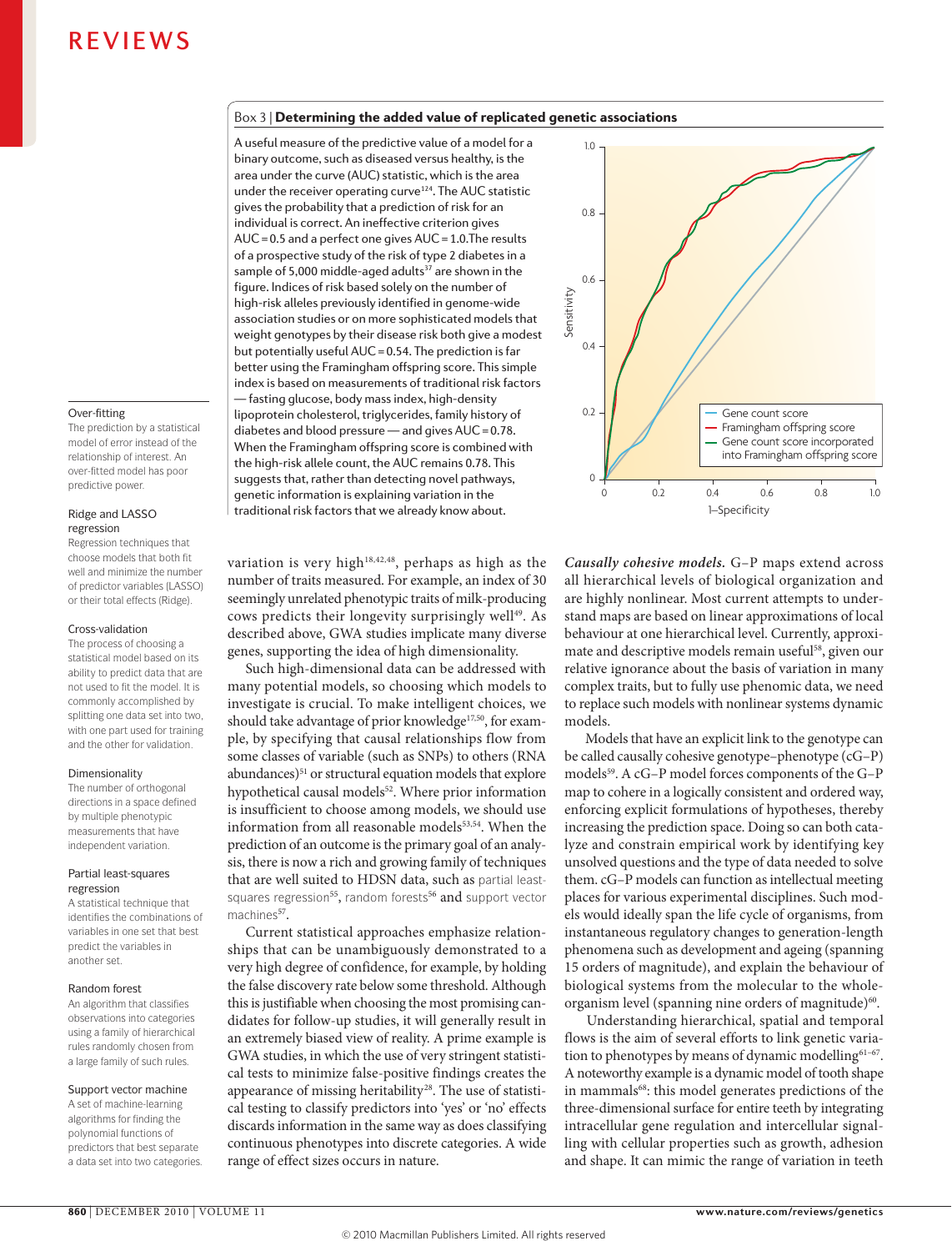

**Nature Reviews** | **Genetics** causation that produces the phenotypic state of an organism. Genotypes (red squares) Figure 1 | **causation scenarios.** The blue shaded areas denote the network of and environmental factors interact to create phenotypes. The waist of the hourglass shows the key determinants of the phenotype. The key factor is **a** | a phenotypic state, such as obesity; **b** | an environmental factor, such as smoking (note that a genetic factor may affect whether this environment is experienced); **c** | a genetic factor, such as sickle-cell haemoglobin. **d** | There is no key factor, and the genotype–phenotype map is truly many to many.

by simple changes to the parameters of the signalling network that are hypothesized to mimic underlying genetic variation. Results from the model are suitable for comparison with intensive phenomic measurements of actual teeth.

Such models can be embedded in an explicit population framework, allowing the effects of mating system, selection regime and genetic architectures to be predicted<sup>62,69</sup>. For example, nonlinear cG-P models have been used to show how genetic variation affecting the form of *cis*-regulatory input functions may reshape the G–P map by changing the relative importance of *cis* and

trans variation<sup>62</sup>, to disclose the relationships between possible statistical genetic architectures and the anatomy of regulatory networks<sup>69</sup>, and to refine single-locus genetics by providing a direct link between classical models of gene action and gene regulatory biology<sup>70</sup>.

Non-genetic models have been used to integrate properties of biological systems across the full hierarchy of spatial scales. The virtual Physiological Human Initiative (VPH)–Physiome Project<sup>71,72</sup> has produced detailed hierarchical models of several mammalian organ systems by integrating the theoretical and experimental efforts of a large network of investigators. For example, a model ensemble of the heart links genetic variation and protein pathways to the integrative function of cardiac cells, tissues and the intact heart. To do so, it incorporates models of biochemical processes, electrical activation, mechanical contraction, fluid mechanics, energy supply and use and cell signalling<sup>72</sup>. Despite the enormous complexity of such models, they have demonstrated explanatory power<sup>73</sup>. The heart models can now be modified to correspond to the morphology and organ-level behaviour of individual patients by integrating data from magnetic resonance imaging (MRI)<sup>72</sup>. The heart model ensemble is now being used in a cG–P context to study how genetic variation is propagated from the ion channel level to the whole organ phenotype.

#### Phenomic tools

A broad categorization of phenotypes we would like to be able to characterize is shown in TABLE 2, along with the capabilities to do extensive and intensive sampling. The combined measurement of all these phenotype classes on the same individuals is particularly challenging. We highlight a few of the most promising technologies for phenomic-scale measurement and the ways in which they need to be improved.

*Transriptomics and epigenomics.* nucleic acid-based measurements of transcriptomes and epigenomes are the most widely known source of extensive phenomic data. Many large data sets are available in different species. Gene expression profiling is widely used in disease settings such as the diagnosis and prediction of cancer outcomes74,75. The vast number of features that can be measured, however, obscures important challenges. Gene expression varies with cell type and developmental stage, and obtaining intensive data sets is challenging. It is frequently difficult to obtain homogeneous tissue, particularly when expression is rare or transient or in tissues that are difficult to access, such as brain or heart. RnA data sets have been widely used to make inferences about causal relationships<sup>17,76</sup>, but mixed samples violate the assumptions behind such inferences<sup>77</sup>. Techniques suitable for intracellular or single-cell assays are being developed<sup>78</sup>.

*Proteomics and metabolomics.* Proteomics and metabolomics are increasing their throughput owing to a similar set of procedures: separation to simplify the sample followed by mass spectrometry to identify the compounds present. both approaches integrate a wide variety of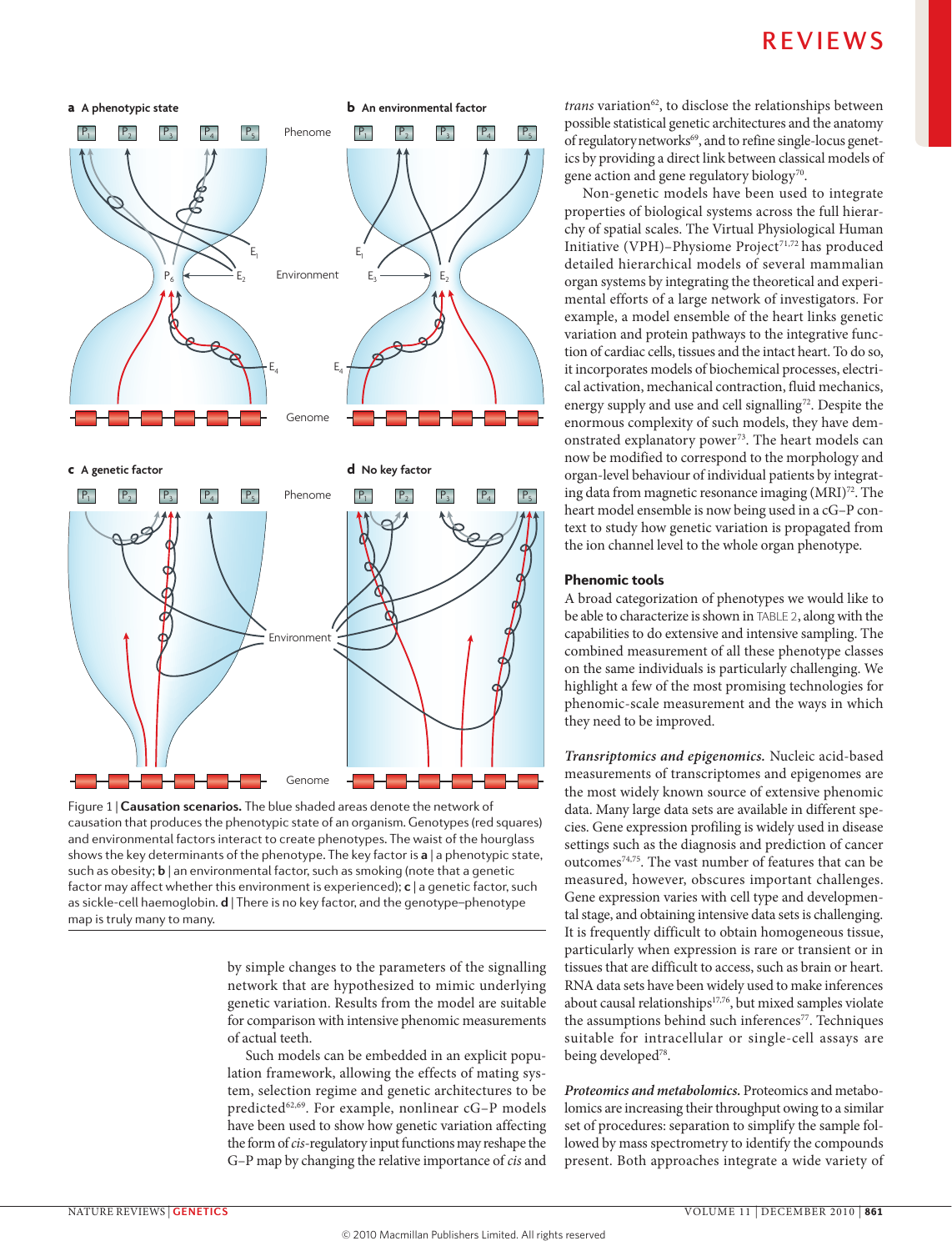

blue, brown or intermediate, but Liu *et al.*<sup>125</sup> quantitatively estimated the average hue Figure 2 | **Quantitation of eye colour.** Eye colour is traditionally categorized into and saturation of each iris from digital images. When the qualitative designation of eye colour is plotted in hue saturation space, there is a substantial overlap between the categorical assignments. A genome-wide association study of these data could identify ten loci influencing hue and/or saturation, three more than were detected in a study based on the three-category phenotype. A completely phenomic approach to eye colour would also capture the spatial pattern of eye colour, resulting in a potentially much higher dimensional phenotype space. Figure is reproduced, with permission, from REF. 125 © (2010) Public Library of Science.

post-transcriptional and regulatory events. In particular, metabolites provide important data on the environment that different individuals experience. Proteomic analyses can detect most peptides in a sample<sup>79</sup>, although detection of rare molecules in complex mixtures is still problematic<sup>80</sup>. Metabolomes are substantially less complex than proteomes, but the universe of metabolites is not fully characterized<sup>81,82</sup>. Typical high-throughput metabolomic analyses resolve the abundance of <30 compounds82. In humans, metabolome-wide association studies have identified metabolites reliably associated with phenotypes such as blood pressure<sup>83</sup> and coronary heart disease<sup>84</sup>.

*Imaging.* Imaging is ideal for phenomic studies owing to the availability of many technologies that span molecular to organismal spatial scales<sup>85</sup>, the intensive nature of the characterization and the applicability of generic segmentation techniques to data. Spatial or temporal data on many phenotype classes such as morphology, behaviour, physiological state, and locations of proteins and metabolites can be captured in intensive detail by imaging. Spectroscopic imaging of crop plants can be used to predict many properties on very large populations<sup>86</sup>. Imaging technologies vary widely in the rate of measurement. Two-dimensional images from photography and traditional microscopy are cheap and quick to acquire, so specimen handling time is often the limiting factor in their acquisition. The simplest three-dimensional imaging combines information from different real or virtual slices through a specimen, which are then combined to reconstruct the three-dimensional form. volumetric imaging of live specimens can be accomplished by computerized tomography scans or MRI. Scanners, however, are expensive and scan times are long. Data can be recovered in multiple modalities simultaneously, for example, by combining optical images with positron emission tomography of metabolites<sup>87</sup> or recovery of multiple fluorescent features, but these approaches often require substantial time and expense to prepare samples.

*Behaviour.* behaviour presents special challenges for phenomics because of its temporal nature and context dependence, which result in high variance. One trend is the intensive study of behaviour in free-living animals using increasingly miniaturized and sophisticated automated data loggers<sup>88</sup>. State-of-the-art technology combines such features as global positioning system locators, accelerometers, electroencephalography or neural activity recorders and video. These technologies are still expensive and rarely allow large samples of animals to be measured. More promising for high throughput is video tracking of groups of confined<sup>89</sup> or free-living<sup>90</sup> animals coupled with automated image analysis. For humans, web-based tools to recover behavioural data from volunteer subjects may prove particularly effective<sup>6,91</sup>.

#### Phenome projects

Some of the most promising phenome projects are listed in TABLE 1. None of these pioneering projects comes close to realizing the full phenomic vision, largely because of the costs and shortcomings of phenotyping capabilities. For example, the mouse phenome projects address an extensive range of phenotypes and are among the best organized, but the sample of non-mutated genotypes being characterized is relatively small and the sample size of individuals is limited. Organized phenomic efforts are underway in the dog, rat and fruitfly communities, but deficiencies in coordination, funding, phenotyping or standardization are apparent to various degrees. More generally, model organisms such as yeast<sup>92</sup> and *Caenorhabditis elegans*93 are hotbeds for the development of high-throughput phenotyping, but we know of no coordinated phenomic efforts other than those listed in TABLE 1.

Paradoxically, the prospects for phenomics in humans are particularly great, despite the obvious challenges of long lifespans, the inability to replicate genotypes or to perform many types of experiments. The personal and institutional interest in health already leads to repeated measurement of the phenotypes of many individuals throughout life as a result of medical care or long-term studies. The range of human phenotypes that are already being measured is extensive and research constantly expands it<sup>94</sup>.

Several longitudinal and multi-generational epidemiological studies have already been used to study healthrelated phenotypes<sup>95-97</sup>. For instance, the Framingham

#### Positron emission tomography

This produces threedimensional images through time of the concentration of a biologically interesting molecule such as glucose labelled with a radionuclide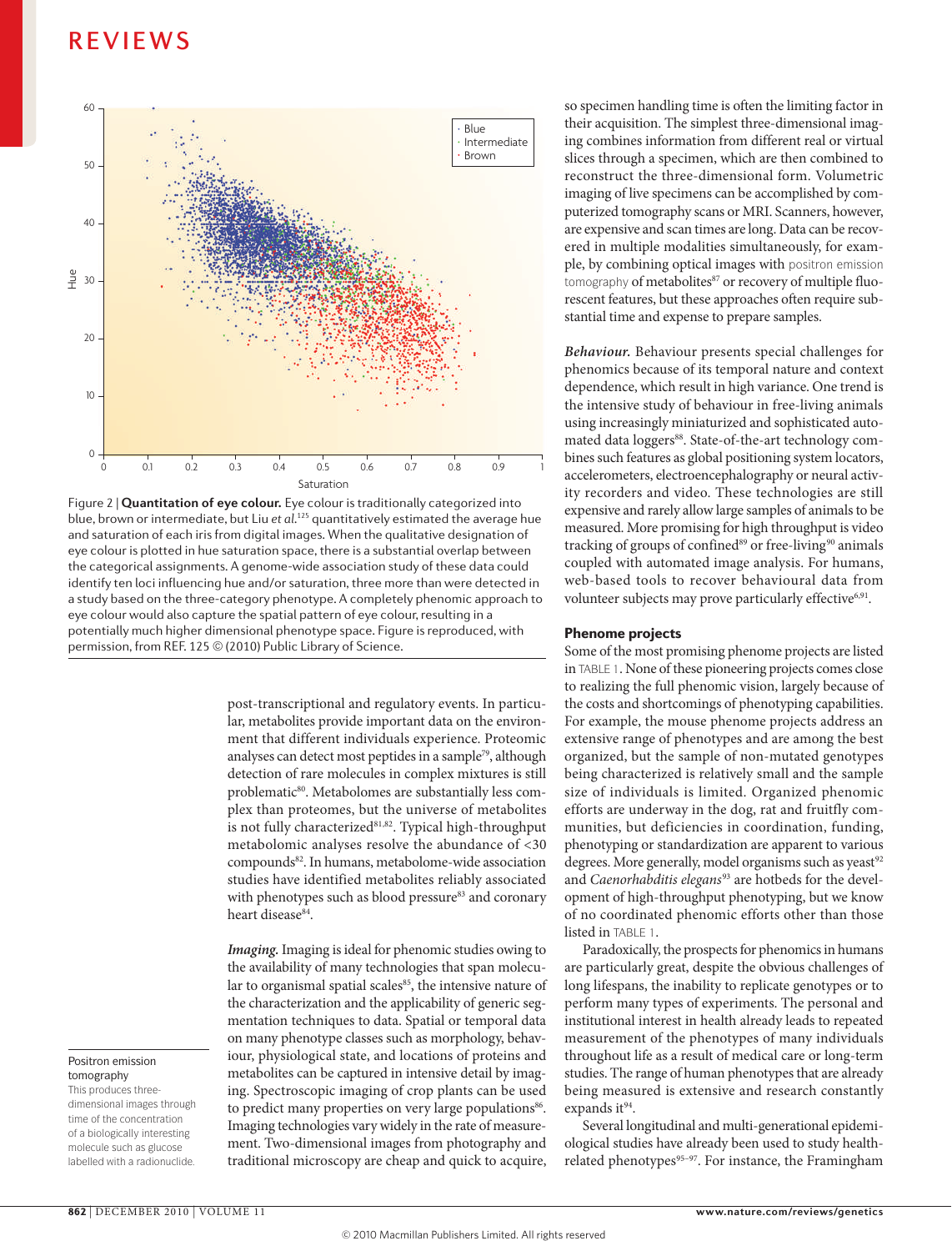| Table 2   Phenotyping across the biological hierarchy |  |  |
|-------------------------------------------------------|--|--|
|                                                       |  |  |

| Level                    | <b>Extensive</b>                                                                                                                                                                                            | <b>Intensive</b>                                                                                                                          |
|--------------------------|-------------------------------------------------------------------------------------------------------------------------------------------------------------------------------------------------------------|-------------------------------------------------------------------------------------------------------------------------------------------|
| DNA, RNA                 | Solved and costs declining rapidly. Limited by<br>bioinformatics capabilities                                                                                                                               | Possible but costly; detailed sampling is challenging                                                                                     |
| Chromatin                | Made possible by chromatin immunoprecipitation<br>but with low precision; costly                                                                                                                            | Possible but costly; detailed sampling is challenging<br>owing to instability                                                             |
| Proteins.<br>metabolites | Mostly solved and capabilities are still improving<br>for rare constituents                                                                                                                                 | Possible but costly; detailed sampling is challenging                                                                                     |
| Cells                    | Huge diversity of assays is possible but most are<br>low throughput. Image-based techniques for<br>high throughput are promising                                                                            | Many temporally continuous assays. Image-based<br>approaches allow some combination of extensive<br>and intensive measurement             |
| Development              | Low-throughput measures are abundant.<br>High-throughput image-based methods are<br>possible for small living individuals (embryos and<br>Caenorhabditis elegans) and sectioned tissues                     | Temporal depth by repeated sampling or<br>image-based approaches                                                                          |
| Physiology               | Huge diversity of assays is possible, but most are<br>low throughput, unless based on proteomic or<br>metabolomic data                                                                                      | Many temporally continuous assays. Spatial<br>sampling is often possible                                                                  |
| Morphology               | Solved in principle with the use of imaging,<br>but assays often require extensive sample<br>preparation. Post-processing to extract<br>and measure features requires specialized<br>informatics capability | Intensive sampling of morphological form is<br>possible with specialized processing. Temporal<br>depth is limited by destructive sampling |
| Behaviour                | Possible with continuous observation of video<br>of confined or local populations, or for humans,<br>self-reporting. Data extraction from video using<br>specialized software or human labour               | Extensive sampling gives intensive coverage.<br>Specific aspects of behaviour can be intensively<br>measured with data loggers            |

Heart Study investigates risk factors involved in cardiovascular disease among healthy individuals. Since 1948, investigators have collected data on hundreds of traits in over 14,000 individuals spanning three generations. The traits cover many of the phenotypic classes listed in TABLE 2, plus environmental influences, medical history and causes of mortality<sup>95,96</sup>. The Cohorts for Heart and Aging Research in Genomic Epidemiology (CHARGE) consortium (please see Further information for a link to this consortium) has derived important insights into the genetic architecture of cardiovascular health and ageing using data from the Framingham Heart Study, as well as other longitudinal studies<sup>98</sup>. Byars *et al.*<sup>99</sup> recently used the Framingham data to demonstrate that natural selection has been acting in this population. There is already a huge amount of phenomic information in research results, medical records and the personal experience of each individual that could be used to enhance designed studies. Such data have been archived at many centres<sup>100-102</sup>, and a web-based repository (the database of Genotypes and Phenotypes [\(dbGaP](http://www.ncbi.nlm.nih.gov/gap); please see Further information for a link to this database)) has been established<sup>103</sup>.

Three of the most comprehensive phenomic efforts planned in humans are listed in TABLE 1. Although these visionary studies are tremendously exciting, examination of their details makes clear how far we still must go to obtain comprehensive phenomic data. The Consortium for Neuropsychiatric Phenomics  $(CNP)$  is a centrally funded project with a truly phenomic vision<sup>6</sup> but focuses on a restricted set of neural and psychological phenotypes, and sample sizes are relatively small. The prospective epidemiological UK Biobank has enrolled 500,000 subjects and is enabling phenomic-level studies by providing access to full medical records and by storing blood and urine, but the actual measurements being taken are modest in scope. George Church's [Personal Genome Project](http://www.personalgenomes.org) envisions obtaining phenomic information and the complete genomic sequence of 100,000 volunteers. The phenomic component of this project is unrealized (please see Further information for links to these initiatives).

#### The future of phenomics

The basic requirements of an ideal phenomics effort are easy to state but difficult to achieve: genomic information on a large sample of genotypes, which are each exposed to a range of environments; extensive and intensive phenotyping across the full range of spatial and temporal scales; and low cost. It is clear that the cost of a phenome project using current technology would be extremely high. We see the attractiveness of a phenome project as analogous to that of the Human Genome Project in the late 1980s. When originally proposed, the genome project attracted opposition because of the lack of a basic map and the high cost of sequencing<sup>1</sup>. When the project was reshaped to make technology development to lower costs an initial priority and basic mapping was added to the project, it attracted substantial support from the molecular genetics community<sup>2</sup>. Consequently, we believe that the path to the phenome begins by building the infrastructure for phenomic projects, rather than immediate large-scale phenotyping. Three attractive targets permit progress towards these goals: technology development, statistical and analytical capabilities, and incentives to integration.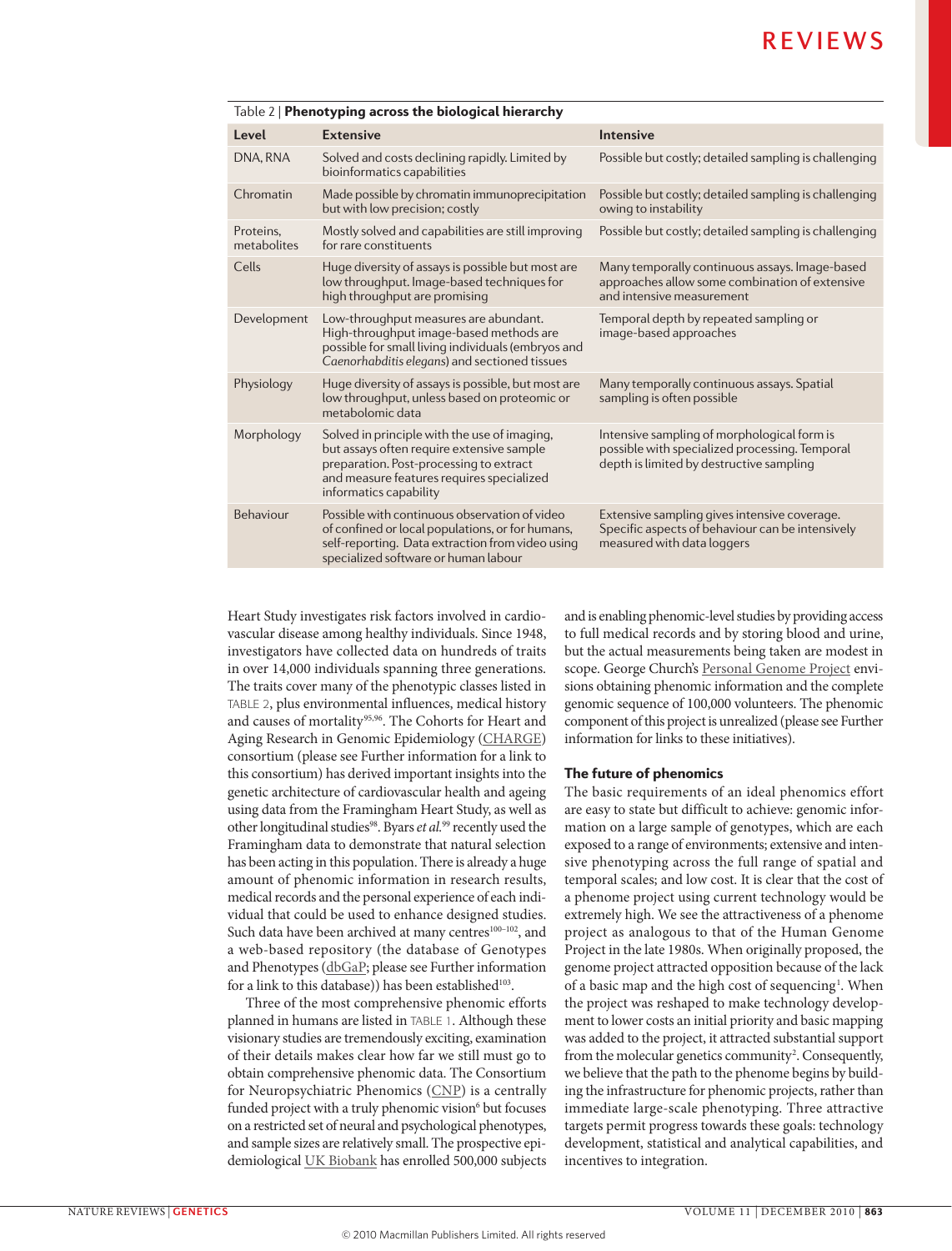*Technology.* The first priority of a phenome project would be to develop technologies that maximize throughput of *p* and *N* and substantially lower the cost of doing so. Currently, such technology development is often narrowly focused on the needs of a single biological system or research programme. We should favour general solutions that can readily be modified for use in different taxa. Promising technologies for generalization include metabolomics, imaging, microfluidics and nanotechnology. Perhaps the most promising recent trend is the recruitment of engineers and materials scientists into the study of phenotypes, which has resulted, for example, in lab-on-a-chip devices that automate measurement and specimen handling<sup>93,104</sup>. Funding through a coordinated programme designed to further the goals of phenomics could help spur the development of such technologies. Given the magnitude of the phenomic challenge and considering the demands of multi-scale modelling, it is likely that we will need to foster entirely new measurement technologies based, for example, on nanodevices<sup>105</sup>.

Data analysis. Navigating HDLN data sets is extremely challenging. The wider adoption of methods that deal with multiple models, prior knowledge and estimation, instead of statistical testing is needed. Although specialists can navigate these issues, most software that is widely available and easy to use is not informed by these needs. As with technology, adoption of newer analytics is limited by ignorance of state-of-the-art methods and the availability of tools. One important area for new analytics is in automating data analysis<sup>106</sup>. The combinatorial universe of possible models to investigate quickly outstrips human capabilities as additional data dimensions are sampled. Automated techniques that go beyond the mere description of patterns will be necessary to accelerate nonlinear systems modelling.

*Integration.* Most concurrent phenotypic studies use independent samples of genotypes or individuals, missing an opportunity to measure the covariances between phenotypes that are crucial to building and validating causal models of the G–P map. Fragmented scientific research is the historical norm. The undeniable successes of this entrepreneurial paradigm seem to validate a wide variety of institutional, sociological and personal factors that preserve this fragmentation. The history of genomics, however, suggests that such fragmentation can be suspended and that the potential gains for doing so are enormous. The US National Institutes of Health (NIH) supports integrative efforts in medicine through its [Clinical and Translational Science Awards programme](http://www.ctsaweb.org) (please see Further information for a link).

If we imagine a future in which high-throughput phenomics are practical, how might this accelerate biological understanding? First, phenomics could help tighten the relationship between experimental measurement and modelling. For example, the experimental data needed to minimally characterize a single mouse heart<sup>72</sup> require time-consuming, expensive efforts by highly trained personnel, including detailed *in vivo* MRI measurements<sup>107</sup>; mounting of the heart to obtain left ventricle pressure– volume data108; mounting right ventricle muscle tissue to measure force and heat generation, for calcium imaging and for patch clamping<sup>109</sup>; and, finally, fixation and slicing of the heart to obtain structural data<sup>110</sup>. If a highthroughput alternative were available, modellers could have ready access to the natural range of variation in heart structure and function, enabling rapid tests of each model. Second, phenomics may open up completely new ways of using models to uncover genetic and environmental variation by identifying key parameters. Direct measurement of such parameters will improve our ability to test causal hypotheses suggested by the models, leading to rapid gains in our understanding of the G–P map. Third, high-capacity phenomics would enable a quantitative understanding of how ageing proceeds, which is crucial because age is still the best predictor of both heart function and disease<sup>111-114</sup>, as for many other complex diseases. Ageing is manifested in so many different ways that a quantitative understanding of an ageing heart will demand dramatically more data than understanding young and non-diseased hearts<sup>60,115</sup>.

#### **Conclusion**

The genome project has led to gains in basic research at least as great as the proponents during the 1980s foretold, although the promise for medicine is largely unfulfilled. We have discovered a wealth of important novel phenomena, including many that could not have been found in the 3–5% of the genome that was thought to be interesting in 1987. The comprehensive nature of genomic data has spawned entirely new disciplines that use the availability of genome sequence as a starting point. by identifying phenomics as a discipline in its own right, we can accelerate progress in the parts of biology and medicine that have benefited only indirectly from genomics. We can look forward to the development of technology and expertise for high-throughput phenotyping that will free most researchers from having to be technical wizards or invent novel data analyses to take advantage of these data. Phenotypes are what matters about organisms; it is difficult to imagine that comprehensive phenotyping will not pay benefits at least as great as the Human Genome Project.

- 1. Lewin, R. Proposal to sequence the human genome stirs debate. *Science* **232**, 1598–1600 (1986).
- 2. Angier, N. Great 15-year project to decipher genes stirs opposition. *New York Times* (5 Jun 1990).
- 3. Schork, N. J. Genetics of complex disease approaches, problems, and solutions. *Am. J. Respir. Crit. Care Med.* **156**, S103–S109 (1997). **This was perhaps the earliest call for phenomics.**
- 4. Schilling, C. H., Edwards, J. S. & Palsson, B. O. Toward metabolic phenomics: analysis of genomic data using flux balances. *Biotechnol. Prog.* **15**, 288–295 (1999).
- 5. Houle, D. in *The Character Concept in Evolutionary*
- *Biology* (ed. Wagner, G.) 109–140 (Academic Press, 2001). 6. Bilder, R. M. *et al.* Phenomics: the systematic study of phenotypes on a genome-wide scale. *Neuroscience* **164**, 30–42 (2009).

**An exceptionally well-reasoned justification for phenomic analyses.**

- 7. Freimer, N. & Sabatti, C. The human phenome project. *Nature Genet.* **34**, 15–21 (2003).
- Bassingthwaighte, J. B. Strategies for the physiome project. *Ann. Biomed. Eng.* **28**, 1043–1058 (2000).
- 9. Soulé, M. Phenetics of natural populations I. Phenetic relationships of insular populations of the side-blotched lizard. *Evolution* **21**, 584–591 (1967).
- 10. Galton, F. *Hereditary Genius* (Macmillan and Co., London, 1869).
- 11. Fisher, R. The correlation between relatives on the supposition of Mendelian inheritance. *Trans. R. Soc. Edinb. Earth Sci.* **52**, 399–433 (1918).
- 12. Snow, J. *On the Mode of Communication of Cholera*. (John Churchill, London, 1860).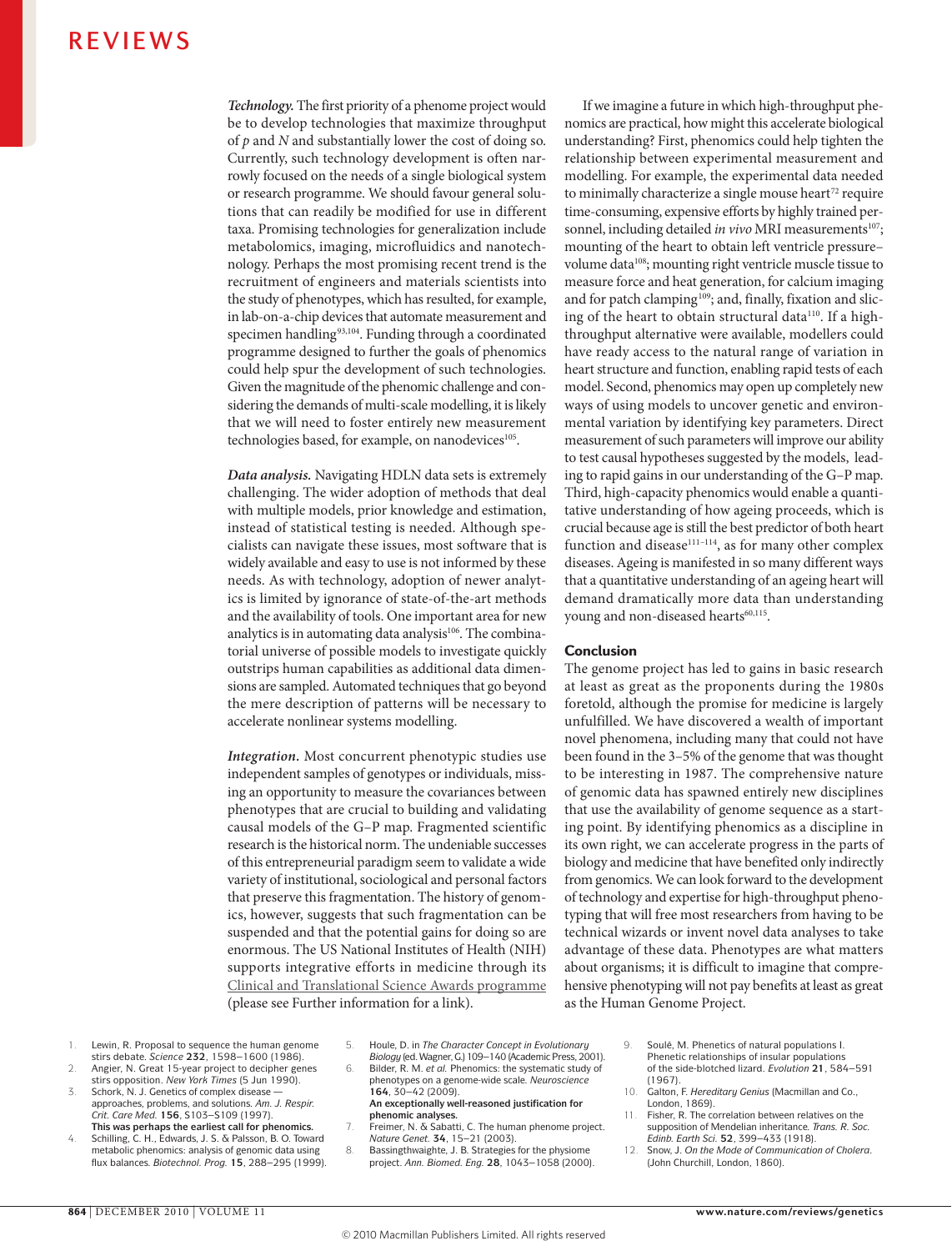- 13. Pearson, K. Mathematical contributions to the theory of evolution. XI. On the influence of natural selection on the variability and correlation of organs. *Philos. Trans. R. Soc. Lond. A* **200**, 1–66 (1903).
- 14. Wright, S. Correlation and causation. *J. Agric. Res.* **20**, 557–585 (1921).
- 15. Jansen, R. C. & Nap, J. P. Genetical genomics: the added value from segregation. *Trends Genet.* **17**, 388–391 (2001).
- 16. Jansen, R. C. Studying complex biological systems using multifactorial perturbation. *Nature Rev. Genet.* **4**, 145–151 (2003).
- 17. Rockman, M. V. Reverse engineering the genotype– phenotype map with natural genetic variation. *Nature* **456**, 738–744 (2008). **A stimulating review of how to find links between**

### **parts of the genotype–phenotype map.**

- 18. Wagner, G. P. *et al.* Pleiotropic scaling of gene effects and the 'cost of complexity'. *Nature* **452**, 470–472 (2008).
- 19. He, X. L. & Zhang, J. Z. Toward a molecular understanding of pleiotropy. *Genetics* **173**, 1885–1891 (2006).
- 20. Wang, Z., Liao, B. & Zhang, J. Genomic patterns of pleiotropy and the evolution of complexity. *Proc. Natl Acad. Sci. USA* **107**, 18034–18039 (2010).
- 21. Sokolowski, M. B. Foraging strategies of *Drosophila melanogaster*: a chromosomal analysis. *Behav. Genet.* **10**, 291–302 (1980).
- 22. Kent, C. F., Daskalchuk, T., Cook, L., Sokolowski, M. B. & Greenspan, R. J. The *Drosophila foraging* gene mediates adult plasticity and gene–environment interactions in behaviour, metabolites, and gene expression in response to food deprivation. *PLoS Genet.* **5**, e1000609 (2009).
- 23. Lango Allen, H. *et al.* Hundreds of variants clustered in genomic loci and biological pathways affect human height. *Nature* **467**, 832–838 (2010).
- 24. Manolio, T. A. *et al.* Finding the missing heritability of complex diseases. *Nature* **461**, 747–753 (2009).
- 25. Park, J. *et al.* Estimation of effect size distribution from genome-wide association studies and implications for future discoveries. *Nature Genet.* **42**, 570–575 (2010).
- 26. Teslovich, T. M. *et al.* Biological, clinical and population relevance of 95 loci for blood lipids. *Nature* **466**, 707–713 (2010).
- 27. Maher, B. Personal genomes: the case of the missing heritability. *Nature* **456**, 18–21 (2008).
- Yang, J. et al. Common SNPs explain a large proportion of the heritability for human height. *Nature Genet.* **42**, 565–569 (2010). **This study shows that the appearance of 'missing heritability' is created by stringent statistical testing of individual associations and that known SNPs can explain almost all of the variation in human height.**
- 29. Goldstein, D. B. Common genetic variation and human traits. *N. Engl. J. Med.* **360**, 1696–1698 (2009).
- 30. Kimura, M. & Crow, J. F. The number of alleles that can be maintained in a finite population. *Genetics* **49**, 725–738 (1964).
- 31. Bulmer, M. G. *The Mathematical Theory of*
- *Quantitative Genetics*. (Oxford Univ. Press, 1980). 32. Hill, W. G. Understanding and using quantitative genetic variation. *Philos. Trans. R. Soc. B* **365**, 73–85  $(2010)$
- 33. Li, S. X. *et al.* Cumulative effects and predictive value of common obesity-susceptibility variants identified by genome-wide association studies. *American Journal of Clinical Nutrition* **91**, 184–190 (2010).
- Lango, H. et al. Assessing the combined impact of 18 common genetic variants of modest effect sizes on type 2 diabetes risk. *Diabetes* **57**, 3129–3135 (2008).
- 35. Meigs, J. B. *et al.* Genotype score in addition to common risk factors for prediction of type 2 diabetes. *N. Engl. J. Med.* **359**, 2208–2219 (2008).
- 36. Wacholder, S. *et al.* Performance of common genetic variants in breast-cancer risk models. *N. Engl. J. Med.* **362**, 986–993 (2010).
- 37. Talmud, P. J. *et al.* Utility of genetic and non-genetic risk factors in prediction of type 2 diabetes: Whitehall II prospective cohort study. *BMJ* **340**, b4838 (2010).
- 38. Sparsø, T. *et al.* Combined analysis of 19 common validated type 2 diabetes susceptibility gene variants shows moderate discriminative value and no evidence of gene–gene interaction. *Diabetologia* **52**, 1308–1314 (2009).
- 39. Buchanan, A. V., Weiss, K. M. & Fullerton, S. M. Dissecting complex disease: the quest for the philosopher's stone? *Int. J. Epidemiol.* **35**, 562–571 (2006).
- 40. Robson, L. J. & Gwynne, D. T. Measuring sexual selection on females in sex-role-reversed Mormon crickets (*Anabrus simplex*, Orthoptera: Tettigoniidae). *J. Evol. Biol.* **23**, 1528–1537 (2010).
- 41. Lande, R. & Arnold, S. J. The measurement of selection on correlated characters. *Evolution* **37**, 1210–1226 (1983).
- 42. Houle, D. Numbering the hairs on our heads: the shared challenge and promise of phenomics. *Proc. Natl Acad. Sci. USA* **107**, 1793–1799 (2010).
- 43. Plomin, R., Haworth, C. M. A. & Davis, O. S. P. Common disorders are quantitative traits. *Nature Rev. Genet.* **10**, 872–878 (2009).
- 44. Gottesman, I. & Gould, T. D. The endophenotype concept in psychiatry: etymology and strategic intentions. *Am. J. Psychiatry* **160**, 636–645 (2003). **An insightful review on the utility of intermediate phenotypes or biomarkers to predict psychiatric disorders.**
- 45. Kingsolver, J. G., Gomulkiewicz, R. & Carter, P. A. Variation, selection and evolution of function-valued traits. *Genetica* **112–113**, 87–104 (2001). **A review of a powerful approach to studying the class of phenotypes that are continuous functions of time or position.**
- 46. Martens, H. & Martens, M. *Multivariate Analysis of Quality: An Introduction*. (J. Wiley and Sons, Chichester, UK, 2001).
- 47. Tibshirani, R. Regression shrinkage and selection via the Lasso. *J. R. Stat. Soc. Ser. B* **58**, 267–288 (1996).
- 48. Mezey, J. G. & Houle, D. The dimensionality of genetic variation for wing shape in *Drosophila melanogaster*. *Evolution* **59**, 1027–1038 (2005). 49. Sewalem, A., Kistemaker, G. J., Miglior, F. &
- Van Doormaal, B. J. Analysis of the relationship between type traits and functional survival in Canadian Holsteins using a Weibull proportional
- hazards model. *J. Dairy Sci.* **87**, 3938–3946 (2004). 50. Ochs, M. F. Knowledge-based data analysis comes of age. *Brief. Bioinformatics* **11**, 30–39 (2010).
- 51. Zhu, J. *et al.* An integrative genomics approach to the reconstruction of gene networks in segregating populations. *Cytogenet. Genome Res.* **105**, 363–374  $(2004)$
- 52. Li, R. H. *et al.* Structural model analysis of multiple quantitative traits. *PLoS Genet.* **2**, 1046–1057 (2006).
- 53. Burnham, K. P. & Anderson, D. R. *Model Selection and Multi‑model Inference: A Practical Information‑ Theoretic Approach.* (Springer, New York, 2002).
- 54. Claeskens, G. & Hjort, N. L. The focused information criterion. *J. Am. Stat. Assoc.* **98**, 900–916 (2003).
- 55. Wold, S., Martens, H. & Wold, H. The multivariate calibration-problem in chemistry solved by the PLS method. *Lect. Notes Math.* **973**, 286–293 (1983).
- 56. Bureau, A. *et al.* Identifying SNPs predictive of phenotype using random forests. *Genet. Epidemiol.* **28**, 171–182 (2005).

**The introduction of a powerful non-parametric technique to QTL mapping.**<br>
57. Breiman, L. Statistical modeling: the two cultures.

- *Stat. Sci.* **16**, 199–215 (2001). **A clear introduction to several powerful techniques for the statistical modelling of high-dimensional data.**
- 58. Hill, W. G. Understanding and using quantitative genetic variation. *Philo. Trans. R. Soc. B* **365**, 73–85 (2010).
- 59. Rajasingh, H., Gjuvsland, A. B., Vage, D. I. & Omholt, S. W. When parameters in dynamic models become phenotypes: a case study on flesh pigmentation in the Chinook salmon (*Oncorhynchus tshawytscha*). *Genetics* **179**, 1113–1118 (2008).
- 60. Hunter, P. J. & Borg, T. K. Integration from proteins to organs: the Physiome Project. *Nature Rev. Mol. Cell Biol.* **4**, 237–243 (2003).
- 61. Omholt, S. W., Plahte, E., Oyehaug, L. & Xiang, K. Gene regulatory networks generating the phenomena of additivity, dominance and epistasis. *Genetics* **155**, 969–980 (2000).
- 62. Gjuvsland, A. B., Hayes, B. J., Meuwissen, T. H., Plahte, E. & Omholt, S. W. Nonlinear regulation enhances the phenotypic expression of *trans*-acting genetic polymorphisms. *BMC Syst. Biol.* **1**, 32 (2007).
- 63. Gjuvsland, A. B., Plahte, E. & Omholt, S. W. Threshold-dominated regulation hides genetic variation in gene expression networks. *BMC Syst. Biol.* **1**, 57 (2007).
- 64. Peccoud, J. *et al.* The selective values of alleles in a molecular network model are context dependent. *Genetics* **166**, 1715–1725 (2004).
- 65. Welch, S. M., Dong, Z., Roe, J. L. & Das, S. Flowering time control: gene network modelling and the link to quantitative genetics. *Aust. J. Agric. Res.* **56**, 919–936 (2005).
- 66. Cooper, M., van Eeuwijk, F. A., Hammer, G. L., Podlich, D. W. & Messina, C. Modeling QTL for complex traits: detection and context for plant breeding. *Curr. Opin. Plant Biol.* **12**, 231–240 (2009).
- 67. Cooper, M., Podlich, D. W. & Smith, O. S. Gene-to-phenotype models and complex trait genetics. *Aust. J. Agric. Res.* **56**, 895–918 (2005).
- 68. Salazar-Ciudad, I. & Jernvall, J. A computational model of teeth and the developmental origins of morphological variation. *Nature* **464**, 583–586 (2010).

#### **A developmental model that produces three-dimensional predictions of tooth morphology and can mimic the variation observed in seal teeth.**

- 69. Gjuvsland, A. B., Hayes, B. J., Omholt, S. W. & Carlborg, O. Statistical epistasis is a generic feature of gene regulatory networks. *Genetics* **175**, 411–420 (2006).
- 70. Gjuvsland, A. B., Plahte, E., Ådnøy, T. & Omholt, S. W. Allele interaction single locus genetics meets regulatory biology. *PLoS ONE* **5**, e9379 (2010).
- 71. Hunter, P. *et al.* A vision and strategy for the virtual physiological human in 2010 and beyond. *Philos. Trans. R. Soc. A* **368**, 2595–2614 (2010).
- 72. Hunter, P. J. & Viceconti, M. The VPH–Physiome Project: standards and tools for multiscale modeling in clinical applications. *IEEE Rev. Biomed. Eng.* **2**, 40–53 (2009).
- 73. Nash, M. & Hunter, P. Computational mechanics of the heart. *J. Elast.* **61**, 113–141 (2000). 74. Wouters, B. J., Lowenberg, B. & Delwel, R.
- A decade of genome-wide gene expression profiling in acute myeloid leukemia: flashback and prospects. *Blood* **113**, 291–298 (2009).
- 75. Golub, T. R. *et al.* Molecular classification of cancer: class discovery and class prediction by gene expression monitoring. *Science* **286**, 531–537 (1999).
- 76. Kliebenstein, D. Quantitative genomics: analyzing intraspecific variation using global gene expression polymorphisms or eQTLs. *Annu. Rev. Plant Biol.* **60**,
- 93–114 (2009). 77. Chu, T. J., Glymour, C., Scheines, R. & Spirtes, P. A statistical problem for inference to regulatory structure from associations of gene expression measurements with microarrays. *Bioinformatics* **19**,
- 1147–1152 (2003). 78. Sindelka, R., Sidova, M., Svec, D. & Kubista, M. Spatial expression profiles in the *Xenopus laevis* oocytes measured with qPCR tomography. *Methods* **51**, 87–91 (2010).
- 79. de Godoy, L. M. F. *et al.* Comprehensive mass-spectrometry-based proteome quantification of haploid versus diploid yeast. *Nature* **455**, 1251–1254 (2008).
- 80. Choudhary, C. & Mann, M. Decoding signalling networks by mass spectrometry-based proteomics.
- *Nature Rev. Mol. Cell Biol.* **11**, 427–439 (2010). 81. Sawada, Y. *et al.* Widely targeted metabolomics based on large-scale MS/MS data for elucidating metabolite accumulation patterns in plants. *Plant Cell Physiol.* **50**, 37–47 (2009).
- 82. Mayr, M. Metabolomics ready for the prime time? *Circ. Cardiovasc. Genet.* **1**, 58–65 (2008).
- 83. Holmes, E. *et al.* Human metabolic phenotype diversity and its association with diet and blood pressure. *Nature* **453**, 396–400 (2008).
- 84. Shah, S. H. *et al.* Association of a peripheral blood metabolic profile with coronary artery disease and risk of subsequent cardiovascular events. *Circ. Cardiovasc. Genet.* **3**, 207–214 (2010).
- Walter, T. *et al.* Visualization of image data from cells to organisms. *Nature Methods* **7**, 479–479 (2010).
- 86. Montes, J. M., Melchinger, A. E. & Reif, J. C. Novel throughput phenotyping platforms in plant genetic studies. *Trends Plant Sci.* **12**, 433–436 (2007).
- 87. Nagel, K. A. *et al.* Temperature responses of roots: impact on growth, root system architecture and implications for phenotyping. *Funct. Plant Biol.* **36**, 947–959 (2009).
- 88. Vyssotski, A. L. *et al.* Miniature neurologgers for flying pigeons: multichannel EEG and action and field potentials in combination with GPS recording. *J. Neurophysiol.* **95**, 1263–1273 (2006).